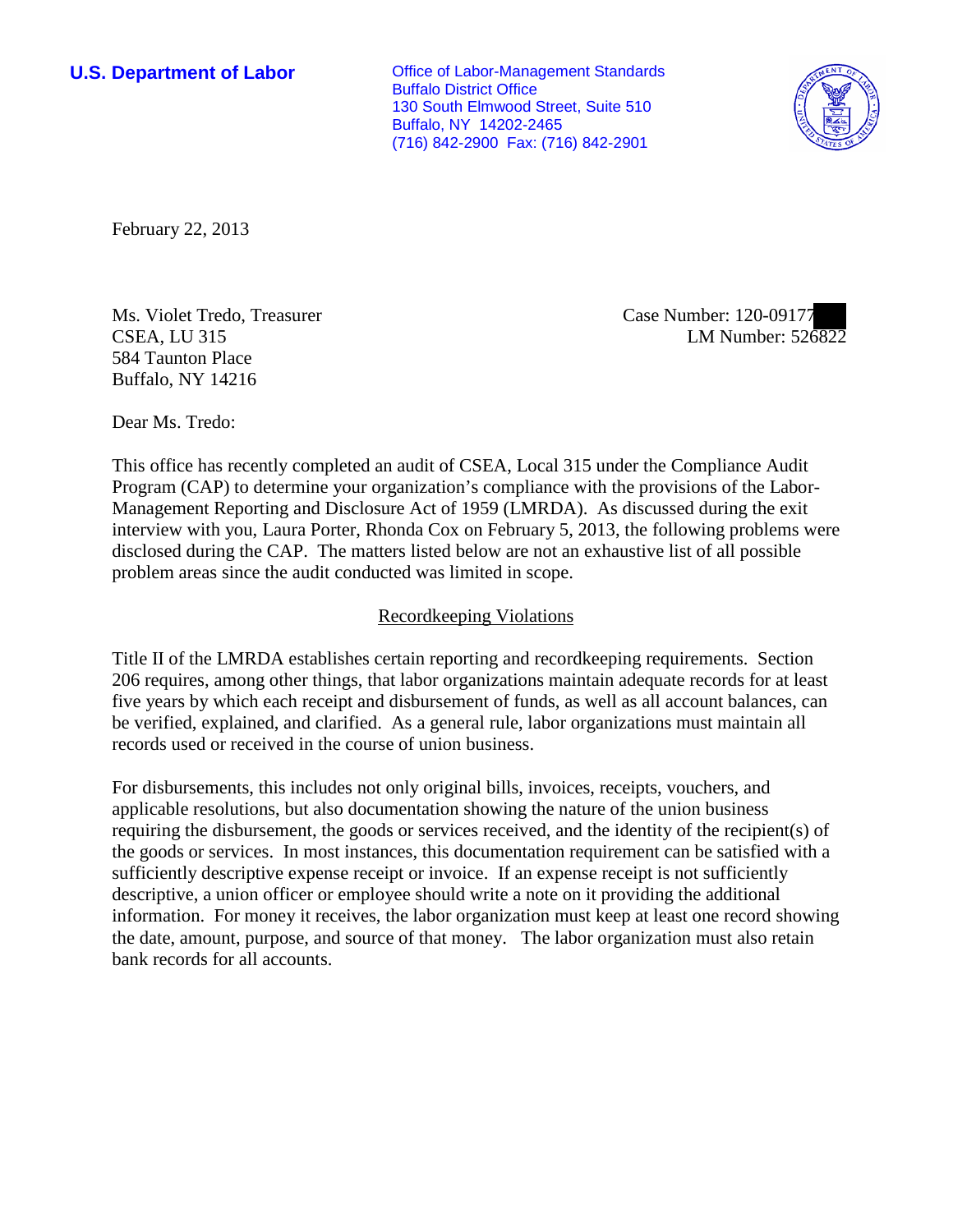The audit of Local 315's 2012 records revealed the following recordkeeping violations:

1. Meal Expenses

Local 315 did not require officers and employees to submit itemized receipts for meal expenses totaling at least \$300. The union must maintain itemized receipts provided by restaurants to officers and employees. These itemized receipts are necessary to determine if such disbursements are for union business purposes and to sufficiently fulfill the recordkeeping requirement of LMRDA Section 206.

Local 315 records of meal expenses did not always include written explanations of union business conducted or the names and titles of the persons incurring the restaurant charges. For example, on September 17, 2012 officers of Local 315 had a dinner meeting at The Dove restaurant amounting to a disbursement of \$307.73. The union failed to identify the names of the officers or the purposes of the meeting. Union records of meal expenses must include written explanations of the union business conducted and the full names and titles of all persons who incurred the restaurant charges. Also, the records retained must identify the names of the restaurants where the officers or employees incurred meal expenses.

2. Disposition of Property

Local 315 did not maintain an inventory of t-shirts it purchased, sold, or gave away. The union must report the value of any union property on hand at the beginning and end of each year in Item 30 (Other Assets) of the LM-3. The union must retain an inventory or similar record of property on hand to verify, clarify, and explain the information that must be reported in Item 30.

The union must record in at least one record the date and amount received from each sale of union hats, jackets and other items.

Based on your assurance that Local 315 will retain adequate documentation in the future, OLMS will take no further enforcement action at this time regarding the above violations.

## Reporting Violations

The audit disclosed a violation of LMRDA Section 201(b), which requires labor organizations to file annual financial reports accurately disclosing their financial condition and operations. The Labor Organization Annual Report LM-3 filed by Local 315 for the fiscal year ended September 30, 2012, was deficient in this area:

Acquire/Dispose of Property

Item 13 LM-3(During the reporting period did your organization acquire or dispose of any assets in any manner other than by purchase or sale?) should have been answered, "Yes," because the union gave away t-shirts totaling more than \$2000 during the year. The union must identify the type and value of any property received or given away in the additional